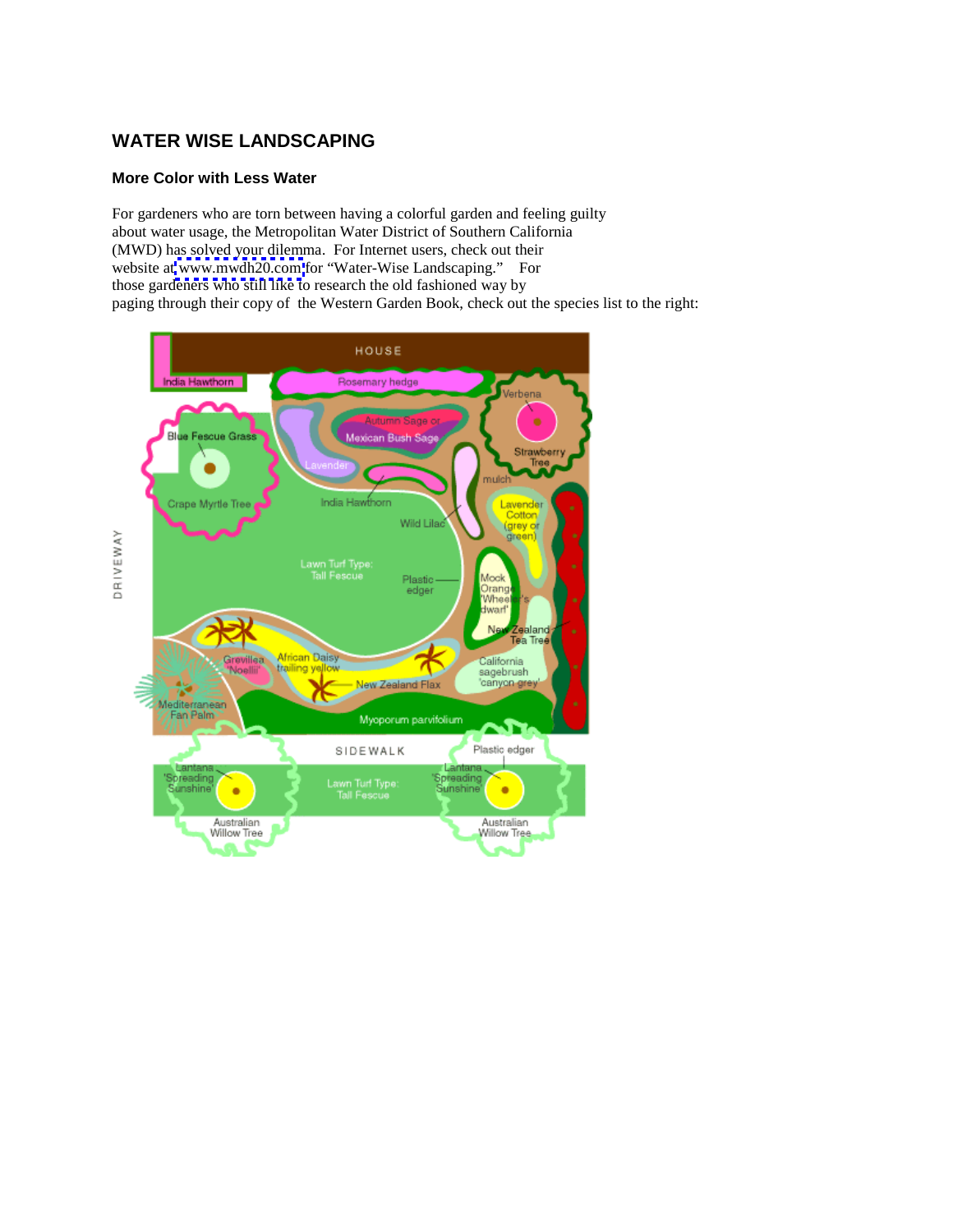Species List: Arbutus unedo (Strawberry Tree) Artemisia 'canyon grey' (California Sagebrush) Ceanothus 'concha' (Wild Lilac) Chamaerops humilis (Mediterranean Fan Palm) Festuca Arundinacea (Tall Fescue) Festuca ovina glauca (Blue Fescue Grass) Gazania (African Daisies) Geijera parviflora (Australian Willow Tree) Grevillea 'Noellii' (no common name) Lagerstroemia 'tuscarora' (Crape Myrtle) Lantana montevidensis ('Spreading Sunshine') Lavandulas (Lavender) Leptospermum scoparium (New Zealand Tea shrub) Myoporum parvifolium (no common name) Pittosporum tobira (Mock Orange) P. 'Atropurpurum' (New Zealand Flax) Rhaphiolepis indica (India Hawthorn) Rosmarinus officinalis (Rosemary) Salvia greggii (Autumn Sage) Salvia leucantha (Mexican Sage Brush) Santolina chamaecyparissus (Lavender Cotton, Grey) Santolina virens (Lavender Cotton, Green) Verbena peruviana (Scarlet Verbena)

(Ed. Note: Published with the permission of the Metropolitan Water District of So. California.)